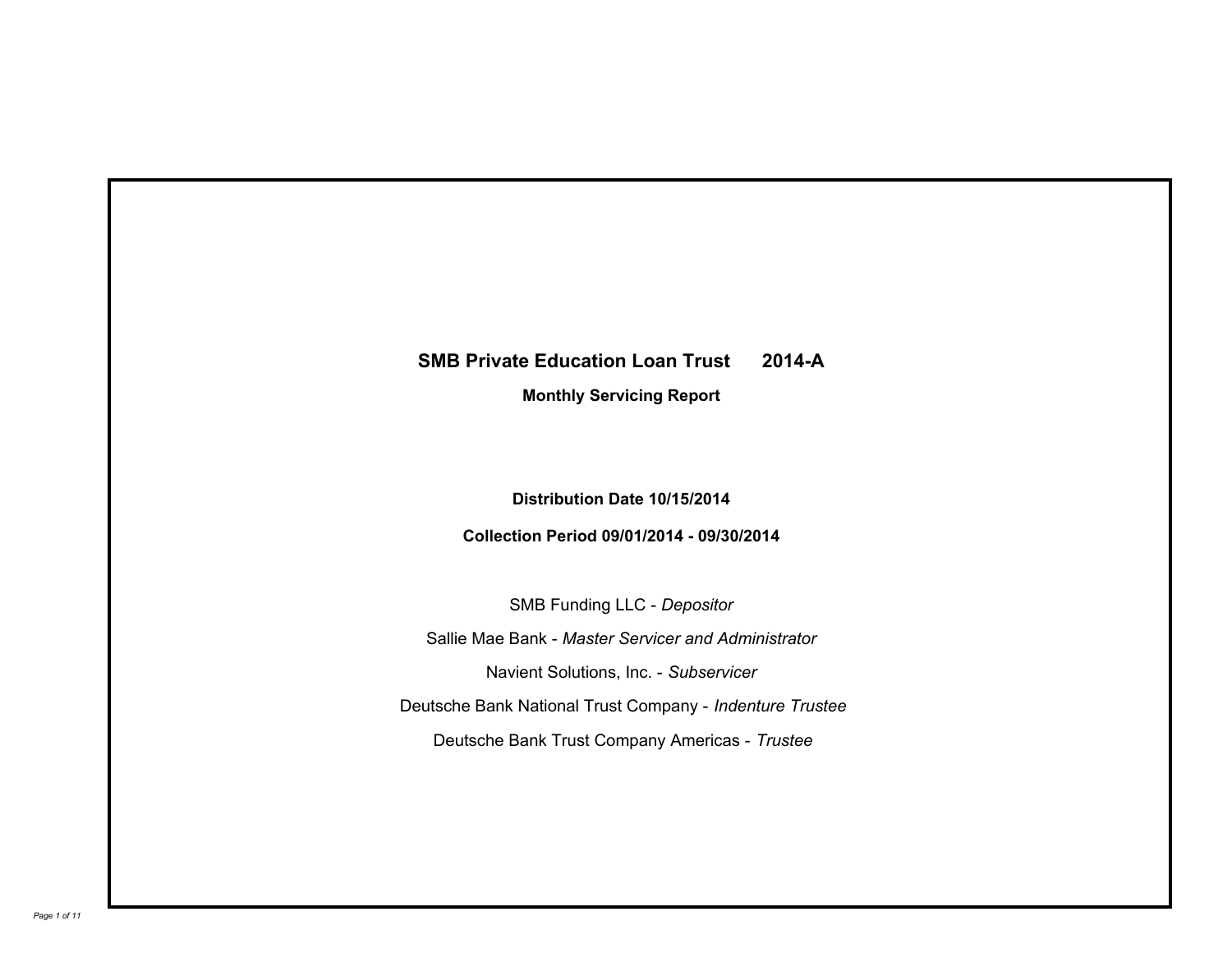| A | <b>Student Loan Portfolio Characteristics</b>   |                   | 08/07/2014       | 08/31/2014       | 09/30/2014       |
|---|-------------------------------------------------|-------------------|------------------|------------------|------------------|
|   | <b>Principal Balance</b>                        |                   | \$361,523,983.59 | \$360,665,574.76 | \$359,566,949.61 |
|   | Interest to be Capitalized Balance              |                   | 17,313,307.43    | 18,226,905.20    | 19,291,976.45    |
|   | Pool Balance                                    |                   | \$378,837,291.02 | \$378,892,479.96 | \$378,858,926.06 |
|   | Weighted Average Coupon (WAC)                   |                   | 7.81%            | 7.81%            | 7.81%            |
|   | Weighted Average Remaining Term                 |                   | 138.29           | 137.31           | 137.17           |
|   | Number of Loans                                 |                   | 33,555           | 33,520           | 33,431           |
|   | Number of Borrowers                             |                   | 26,651           | 26,086           | 26,017           |
|   | Pool Factor                                     |                   |                  | 1.000145680      | 1.000057109      |
|   | Since Issued Total Constant Prepayment Rate (1) |                   |                  | 2.97%            | 3.01%            |
| В | <b>Debt Securities</b>                          | <b>Cusip/Isin</b> | 09/15/2014       |                  | 10/15/2014       |
|   | A1                                              | 784456AA3         | \$112,684,973.22 |                  | \$111,295,561.17 |
|   | A <sub>2</sub> A                                | 784456AB1         | \$68,000,000.00  |                  | \$68,000,000.00  |
|   | A2B                                             | 784456AC9         | \$68,000,000.00  |                  | \$68,000,000.00  |
|   | A <sub>3</sub>                                  | 784456AD7         | \$50,000,000.00  |                  | \$50,000,000.00  |
|   | B                                               | 784456AE5         | \$36,000,000.00  |                  | \$36,000,000.00  |
|   | C                                               | 784456AF2         | \$42,000,000.00  |                  | \$42,000,000.00  |
|   |                                                 |                   |                  |                  |                  |
| С | <b>Account Balances</b>                         |                   | 09/15/2014       |                  | 10/15/2014       |
|   | Reserve Account Balance                         |                   | \$958,735.00     |                  | \$958,735.00     |
|   |                                                 |                   |                  |                  |                  |
| D | <b>Asset / Liability</b>                        |                   | 09/15/2014       |                  | 10/15/2014       |
|   | Overcollateralization Percentage *              |                   | 11.67%           |                  | 12.03%           |
|   | Specified Overcollateralization Amount *        |                   | \$113,667,743.99 |                  | \$113,657,677.82 |
|   | Actual Overcollateralization Amount *           |                   | \$44,207,506.74  |                  | \$45,563,364.89  |
|   |                                                 |                   |                  |                  |                  |

\* Based on the Rated debt securities (Class A and Class B Bonds)

(1) Since Issued Total CPR calculations found in monthly servicing reports issued on or prior to September 15, 2015 originally included loans that were removed from the pool by the sponsor because they became ineligible for the pool between the cut-off date and settlement date. On October 5, 2015, Since Issued Total CPR calculations were revised to exclude these loans and all prior monthly servicing reports were restated. For additional information, see 'Since Issued CPR Methodology' found on page 11 of this report.

**I. Deal Parameters**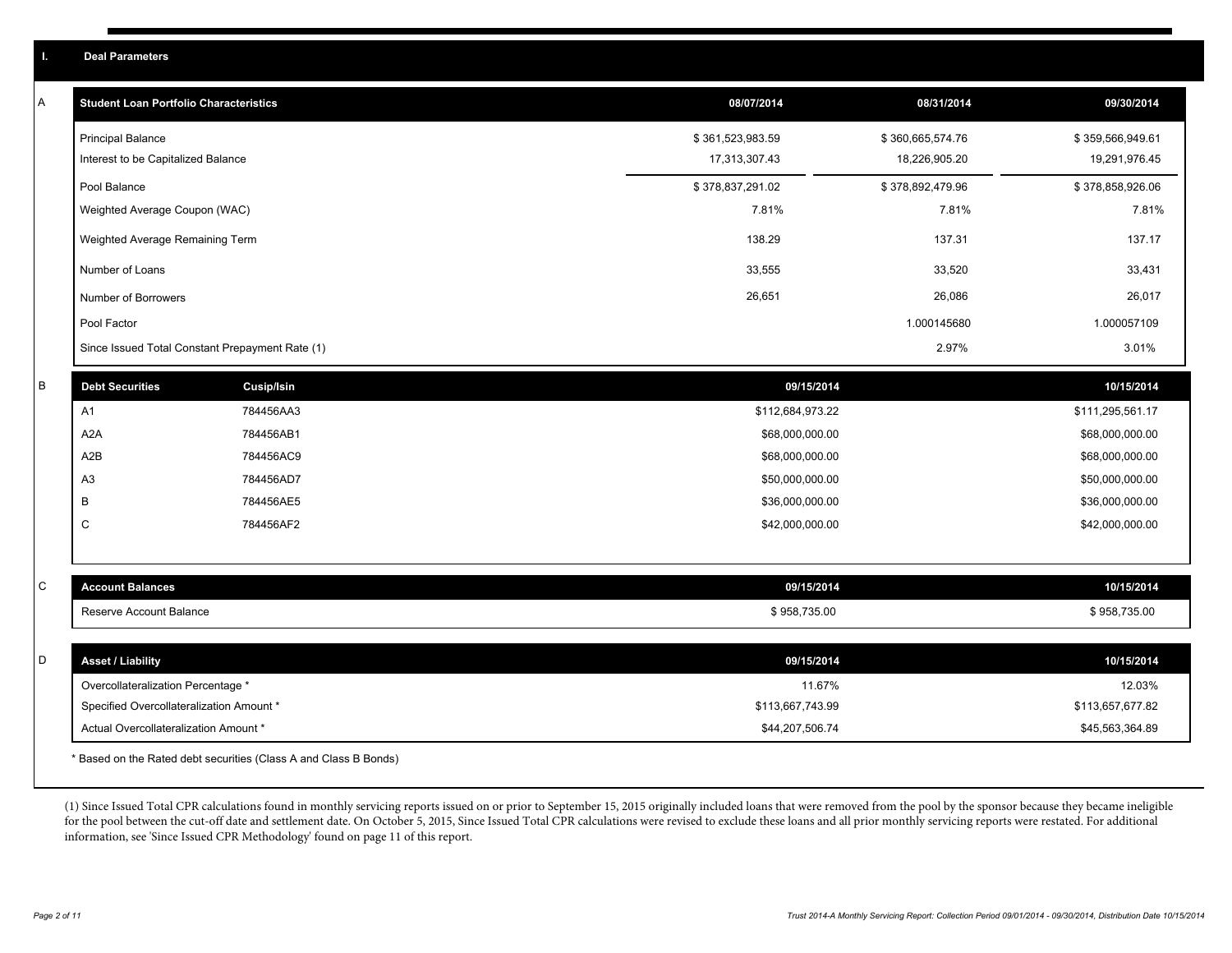| ш | 2014-A Trust Activity 09/01/2014 through 09/30/2014              |                |
|---|------------------------------------------------------------------|----------------|
| A | <b>Student Loan Principal Receipts</b>                           |                |
|   | <b>Borrower Principal</b>                                        | 1,297,299.59   |
|   | <b>Consolidation Activity Principal</b>                          | 0.00           |
|   | Seller Principal Reimbursement                                   | 0.00           |
|   | Servicer Principal Reimbursement                                 | 0.00           |
|   | Delinquent Principal Purchases by Servicer                       | 0.00           |
|   | <b>Other Principal Deposits</b>                                  | 0.00           |
|   | <b>Total Principal Receipts</b>                                  | \$1,297,299.59 |
| В | <b>Student Loan Interest Receipts</b>                            |                |
|   | Borrower Interest                                                | 1,010,106.96   |
|   | <b>Consolidation Activity Interest</b>                           | 0.00           |
|   | Seller Interest Reimbursement                                    | 0.00           |
|   | Servicer Interest Reimbursement                                  | 0.00           |
|   | Delinquent Interest Purchases by Servicer                        | 0.00           |
|   | <b>Other Interest Deposits</b>                                   | 3,493.89       |
|   | <b>Total Interest Receipts</b>                                   | \$1,013,600.85 |
| С | <b>Recoveries on Realized Losses</b>                             | \$0.00         |
| D | <b>Investment Income</b>                                         | \$57.83        |
| Е | <b>Funds Borrowed from Next Collection Period</b>                | \$0.00         |
| F | <b>Funds Repaid from Prior Collection Period</b>                 | \$0.00         |
| G | Loan Sale or Purchase Proceeds                                   | \$0.00         |
| н | <b>Initial Deposits to Collection Account</b>                    | \$0.00         |
|   | <b>Excess Transferred from Other Accounts</b>                    | \$0.00         |
| J | <b>Borrower Benefit Reimbursements</b>                           | \$0.00         |
| Κ | <b>Gross Swap Receipt</b>                                        | \$0.00         |
| L | <b>Other Deposits</b>                                            | \$0.00         |
| M | <b>Other Fees Collected</b>                                      | \$0.00         |
| N | <b>AVAILABLE FUNDS</b>                                           | \$2,310,958.27 |
| O | Non-Cash Principal Activity During Collection Period             | \$198,674.44   |
| P | Aggregate Purchased Amounts by the Depositor, Servicer or Seller | \$0.00         |
| Q | Aggregate Loan Substitutions                                     | \$0.00         |

**II. 2014-A Trust Activity 09/01/2014 through 09/30/2014**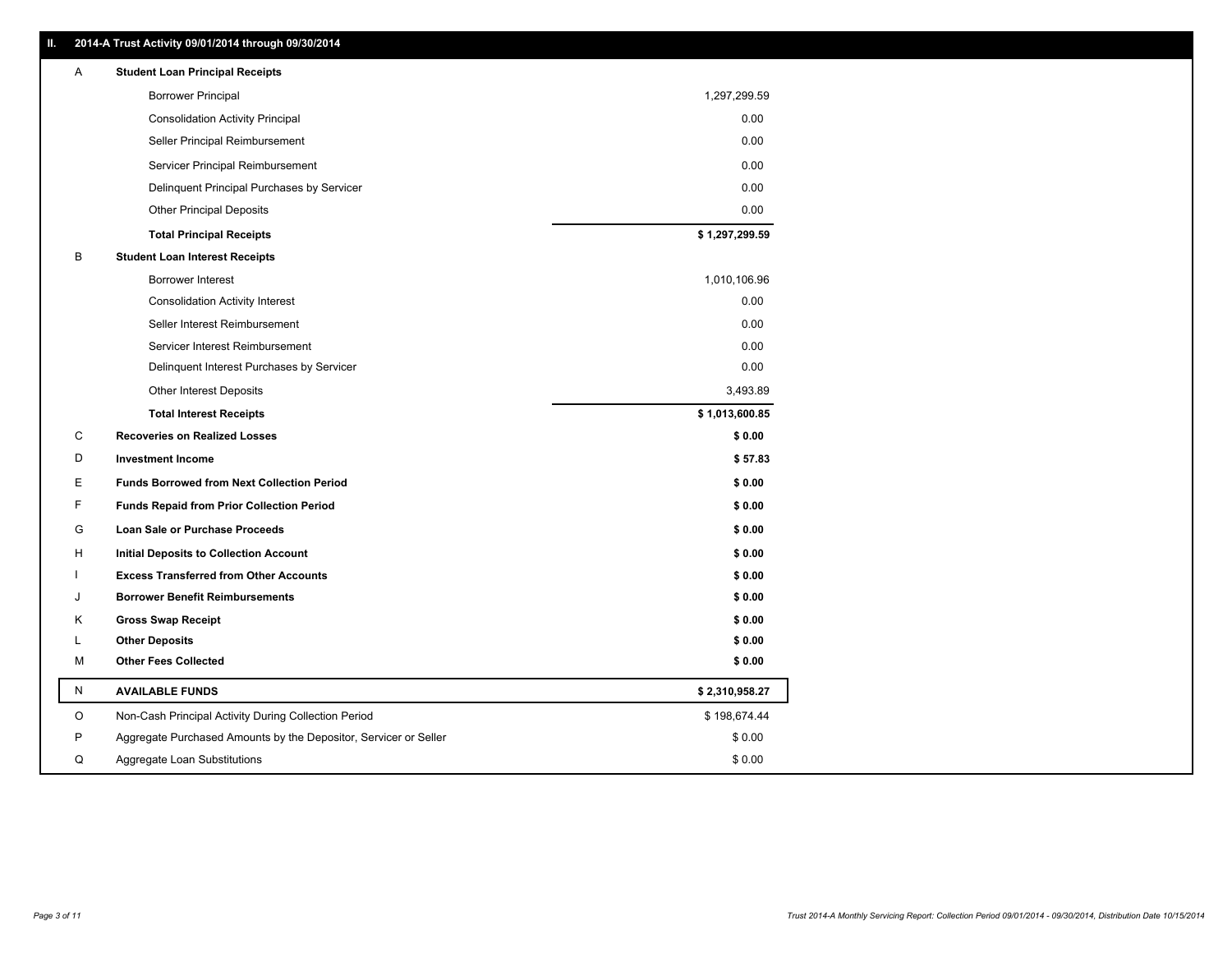|                   |                       |                          | 09/30/2014 |                  |                | 08/31/2014               |             |                  |                |
|-------------------|-----------------------|--------------------------|------------|------------------|----------------|--------------------------|-------------|------------------|----------------|
|                   |                       | <b>Wtd Avg</b><br>Coupon | # Loans    | Principal        | % of Principal | <b>Wtd Avg</b><br>Coupon | # Loans     | Principal        | % of Principal |
| <b>INTERIM:</b>   | IN SCHOOL             | 8.40%                    | 8,146      | \$81,657,085.52  | 22.710%        | 8.40%                    | 8,528       | \$85,119,194.71  | 23.601%        |
|                   | GRACE                 | 8.21%                    | 4,019      | \$40,192,317.32  | 11.178%        | 8.18%                    | 3,746       | \$37,810,693.65  | 10.484%        |
|                   | <b>DEFERMENT</b>      | 8.35%                    | 465        | \$3,732,023.96   | 1.038%         | 8.52%                    | 396         | \$3,148,850.83   | 0.873%         |
| <b>REPAYMENT:</b> | <b>CURRENT</b>        | 7.48%                    | 20,271     | \$228,735,861.88 | 63.614%        | 7.49%                    | 20,363      | \$229,368,914.93 | 63.596%        |
|                   | 31-60 DAYS DELINQUENT | 8.90%                    | 193        | \$1,689,802.66   | 0.470%         | 8.82%                    | 236         | \$2,438,303.62   | 0.676%         |
|                   | 61-90 DAYS DELINQUENT | 9.22%                    | 93         | \$875,205.06     | 0.243%         | $0.00\%$                 | $\mathbf 0$ | \$0.00           | 0.000%         |
|                   | FORBEARANCE           | 8.65%                    | 244        | \$2,684,653.21   | 0.747%         | 8.79%                    | 251         | \$2,779,617.02   | 0.771%         |
| <b>TOTAL</b>      |                       |                          | 33,431     | \$359,566,949.61 | 100.00%        |                          | 33,520      | \$360,665,574.76 | 100.00%        |

Percentages may not total 100% due to rounding \*

\*\* Smart Option Interest Only loans and \$25 Fixed Payment loans classified as in repayment whether student borrowers are in school, in grace, in deferment or required to make full principal and interest payments on their l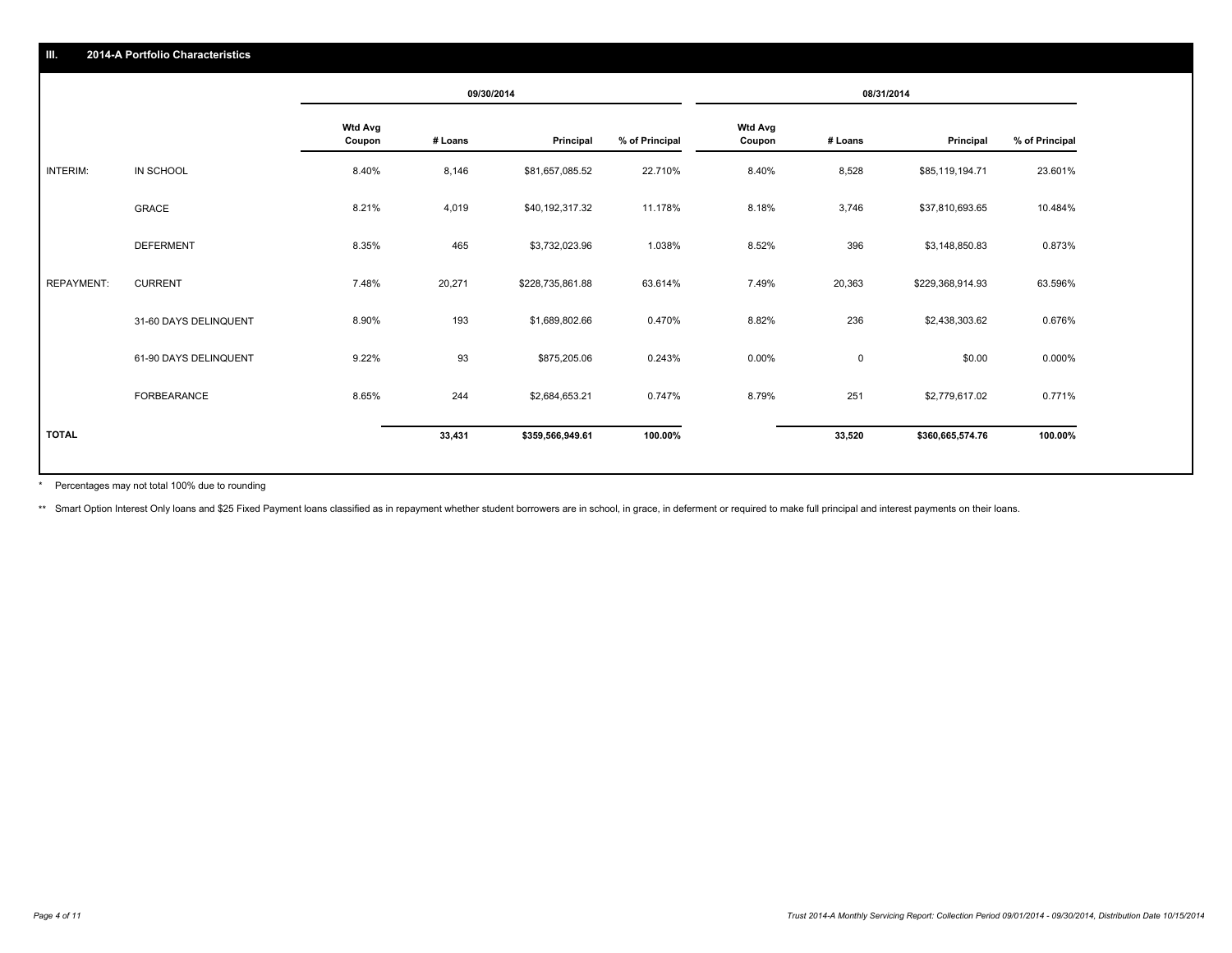|                                                         | 9/30/2014        | 8/31/2014        |
|---------------------------------------------------------|------------------|------------------|
| Pool Balance                                            | \$378,858,926.06 | \$378,892,479.96 |
| Total # Loans                                           | 33,431           | 33,520           |
| <b>Total # Borrowers</b>                                | 26,017           | 26,086           |
| Weighted Average Coupon                                 | 7.81%            | 7.81%            |
| Weighted Average Remaining Term                         | 137.17           | 137.31           |
| Percent of Pool - Cosigned                              | 92.6%            | 92.6%            |
| Percent of Pool - Non Cosigned                          | 7.4%             | 7.4%             |
| Borrower Interest Accrued for Period                    | \$2,284,709.09   | \$1,910,283.22   |
| Outstanding Borrower Interest Accrued                   | \$20,174,692.11  | \$19,122,507.12  |
| Gross Principal Realized Loss - Periodic                | \$19,102.32      | \$27,996.02      |
| Gross Principal Realized Loss - Cumulative              | \$47,098.34      | \$27,996.02      |
| Delinguent Principal Purchased by Servicer - Periodic   | \$0.00           | \$0.00           |
| Delinquent Principal Purchased by Servicer - Cumulative | \$0.00           | \$0.00           |
| Recoveries on Realized Losses - Periodic                | \$0.00           | \$0.00           |
| Recoveries on Realized Losses - Cumulative              | \$0.00           | \$0.00           |
| Net Losses - Periodic                                   | \$19,102.32      | \$27,996.02      |
| Net Losses - Cumulative                                 | \$47,098.34      | \$27,996.02      |
| <b>Cumulative Gross Defaults</b>                        | \$47,098.34      | \$27,996.02      |
| Change in Gross Defaults                                | \$19,102.32      | \$27,996.02      |
| Non-Cash Principal Activity - Capitalized Interest      | \$218,056.26     | \$167,562.89     |
| Since Issued Total Constant Prepayment Rate (CPR) (1)   | 3.01%            | 2.97%            |
| <b>Loan Substitutions</b>                               | \$0.00           | \$0.00           |
| <b>Cumulative Loan Substitutions</b>                    | \$0.00           | \$0.00           |
| <b>Unpaid Master Servicing Fees</b>                     | \$0.00           | \$0.00           |
| <b>Unpaid Sub-Servicing Fees</b>                        | \$0.00           | \$0.00           |
| <b>Unpaid Administration Fees</b>                       | \$0.00           | \$0.00           |
| Unpaid Carryover Master Servicing Fees Unpaid Carryover | \$0.00           | \$0.00           |
| <b>Sub-Servicing Fees</b>                               | \$0.00           | \$0.00           |
| Note Interest Shortfall                                 | \$0.00           | \$0.00           |

(1) Since Issued Total CPR calculations found in monthly servicing reports issued on or prior to September 15, 2015 originally included loans that were removed from the pool by the sponsor because they became ineligible fo pool between the cut-off date and settlement date. On October 5, 2015, Since Issued Total CPR calculations were revised to exclude these loans and all prior monthly servicing reports were restated. For additional informati 'Since Issued CPR Methodology' found on page 11 of this report.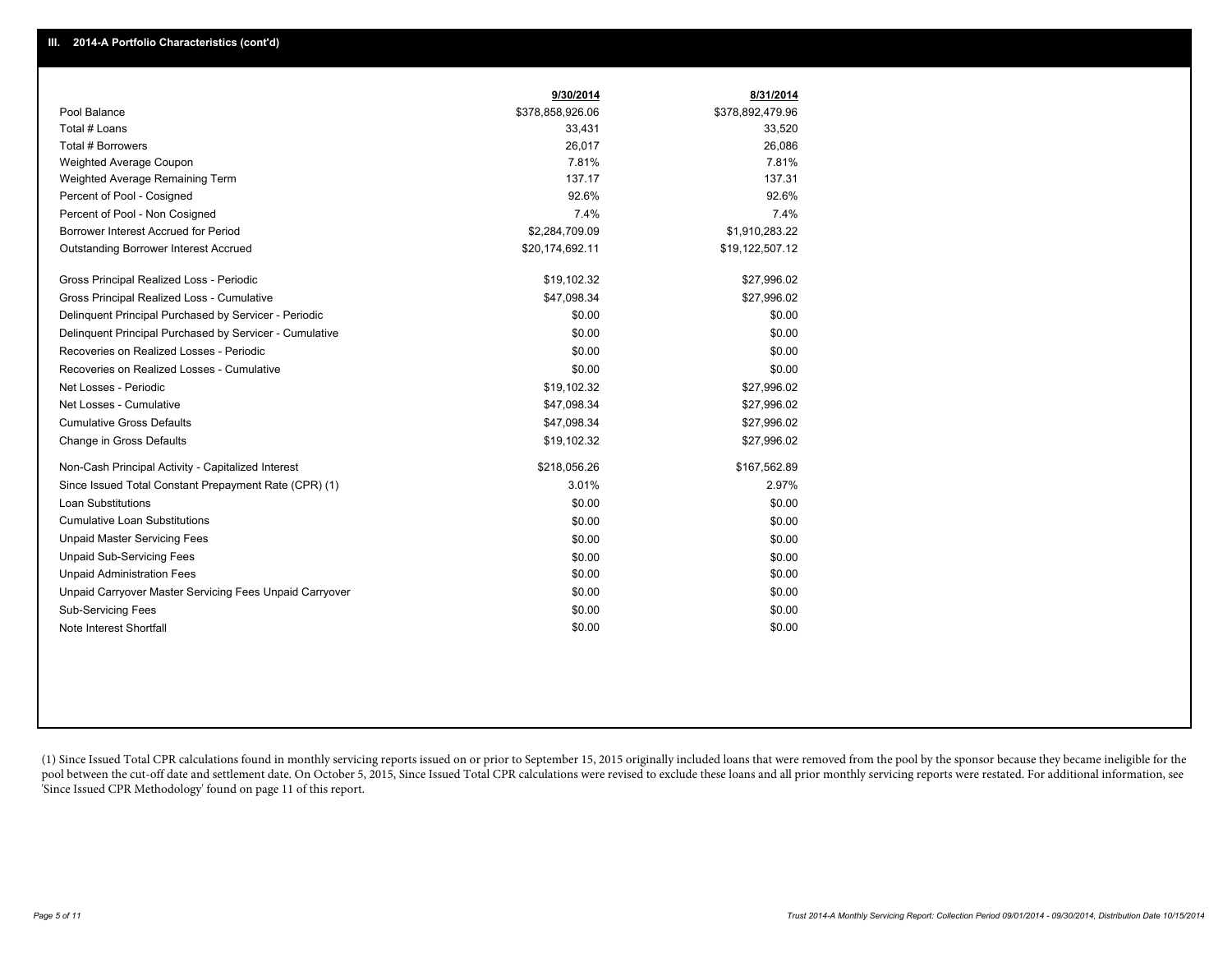## **IV. 2014-A Portfolio Statistics by Loan Program**

|                                                       | Weighted<br><b>Average Coupon</b> | # LOANS | \$ AMOUNT        | $\frac{9}{6}$ * |
|-------------------------------------------------------|-----------------------------------|---------|------------------|-----------------|
| - Smart Option Deferred Loans                         | 8.31%                             | 15,316  | \$148,934,552.60 | 41.421%         |
| - Smart Option Fixed Pay Loans                        | 7.91%                             | 9,914   | \$125,672,166.99 | 34.951%         |
| - Smart Option Interest-Only Loans                    | 6.71%                             | 8,201   | \$84,960,230.02  | 23.628%         |
| - Other Loan Programs                                 | $0.00\%$                          | 0.00    | \$0.00           | 0.000%          |
| <b>Total</b>                                          | 7.81%                             | 33,431  | \$359,566,949.61 | 100.000%        |
| Prime Indexed Loans -- Monthly Reset Adjustable       |                                   |         | \$0.00           |                 |
| Prime Indexed Loans -- Monthly Reset Non-Adjustable   |                                   |         | \$0.00           |                 |
| Prime Indexed Loans -- Quarterly Reset Adjustable     |                                   |         | \$0.00           |                 |
| Prime Indexed Loans -- Quarterly Reset Non-Adjustable |                                   |         | \$0.00           |                 |
| Prime Indexed Loans -- Annual Reset                   |                                   |         | \$0.00           |                 |
| T-Bill Indexed Loans                                  |                                   |         | \$0.00           |                 |
| <b>Fixed Rate Loans</b>                               |                                   |         | \$55,440,192.94  |                 |
| <b>LIBOR Indexed Loans</b>                            |                                   |         | \$323,418,733.12 |                 |
|                                                       |                                   |         |                  |                 |

\* Note: Percentages may not total 100% due to rounding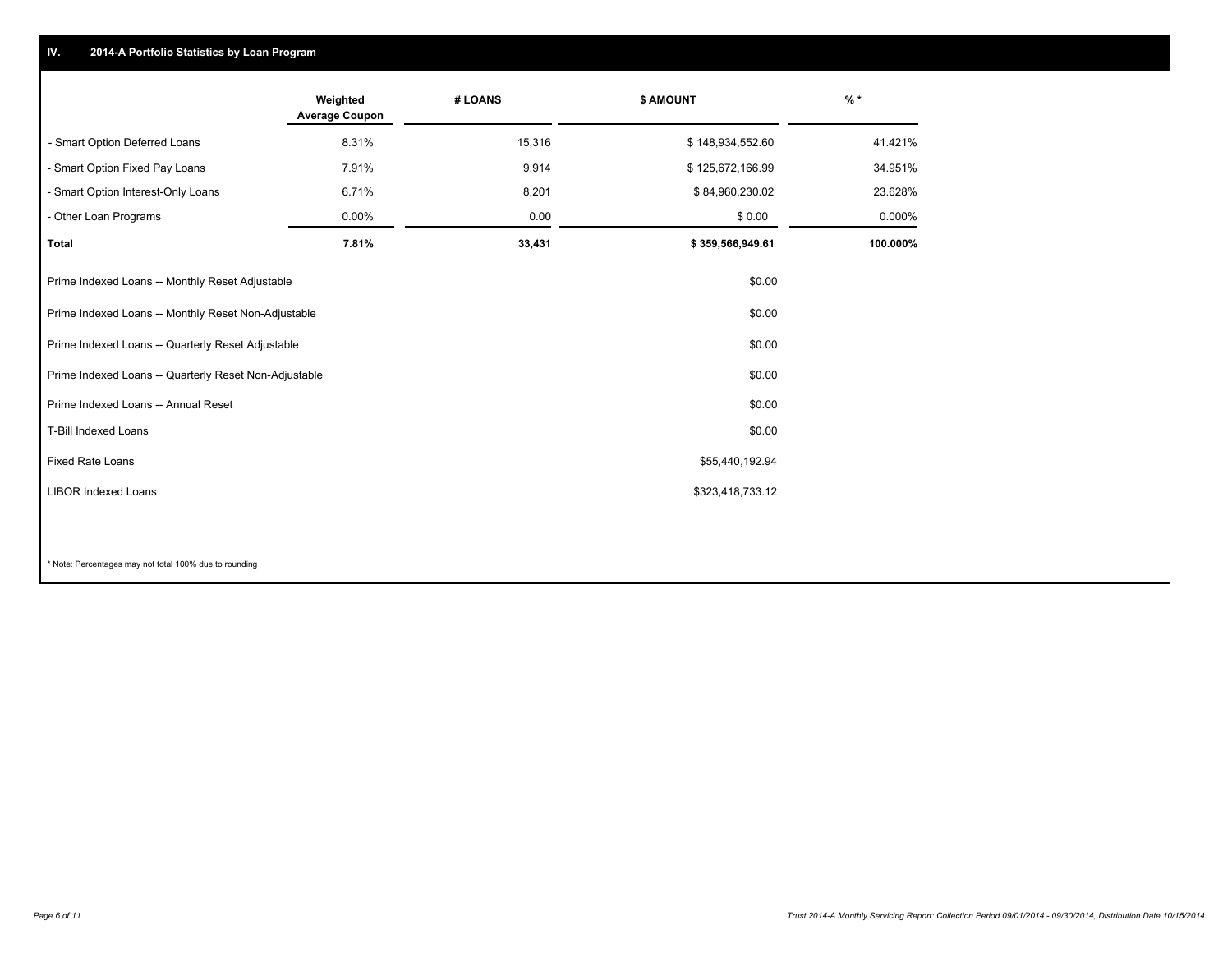| w. | ↓ 2014-A Reserve Account and Principal Distribution Calculations \ |
|----|--------------------------------------------------------------------|
|    |                                                                    |

| А. | <b>Reserve Account</b>                                                                                                                                                                             |                                                                   |                  |  |  |
|----|----------------------------------------------------------------------------------------------------------------------------------------------------------------------------------------------------|-------------------------------------------------------------------|------------------|--|--|
|    | Specified Reserve Account Balance                                                                                                                                                                  |                                                                   | \$958,735.00     |  |  |
|    |                                                                                                                                                                                                    | Actual Reserve Account Balance                                    | \$958,735.00     |  |  |
| В. | <b>Principal Distribution Amount</b>                                                                                                                                                               |                                                                   |                  |  |  |
|    | L.                                                                                                                                                                                                 | Class A Notes Outstanding                                         | \$298,684,973.22 |  |  |
|    | ii.                                                                                                                                                                                                | Pool Balance                                                      | \$378,858,926.06 |  |  |
|    | iii.                                                                                                                                                                                               | <b>First Priority Principal Distribution Amount</b>               | \$0.00           |  |  |
|    | IV.                                                                                                                                                                                                | Class A and B Notes Outstanding                                   | \$334,684,973.22 |  |  |
|    | v.                                                                                                                                                                                                 | First Priority Principal Distribution Amount                      | \$0.00           |  |  |
|    | vi.                                                                                                                                                                                                | Pool Balance                                                      | \$378,858,926.06 |  |  |
|    | VII.                                                                                                                                                                                               | Specified Overcollateralization Amount                            | \$113,657,677.82 |  |  |
|    |                                                                                                                                                                                                    | viii. Regular Principal Distribution Amount                       | \$69,483,724.98  |  |  |
|    | ix.                                                                                                                                                                                                | Notes Outstanding                                                 | \$376,684,973.22 |  |  |
|    | х.                                                                                                                                                                                                 | First Priority Principal Distribution Amount                      | \$0.00           |  |  |
|    | xi.                                                                                                                                                                                                | Regular Principal Distribution Amount                             | \$69,483,724.98  |  |  |
|    | XII.                                                                                                                                                                                               | Available Funds (after payment of waterfall items A through J) *  | \$0.00           |  |  |
|    | xiii.                                                                                                                                                                                              | Additional Principal Distribution Amount (min(ix - x - xi, xiii)) | \$0.00           |  |  |
|    | * Represents 50% of value if the principal balance of the notes is greater than 10% of initial principal balance of the notes or the Class A and Class B note are reduced to 0, otherwise the full |                                                                   |                  |  |  |

value is shown.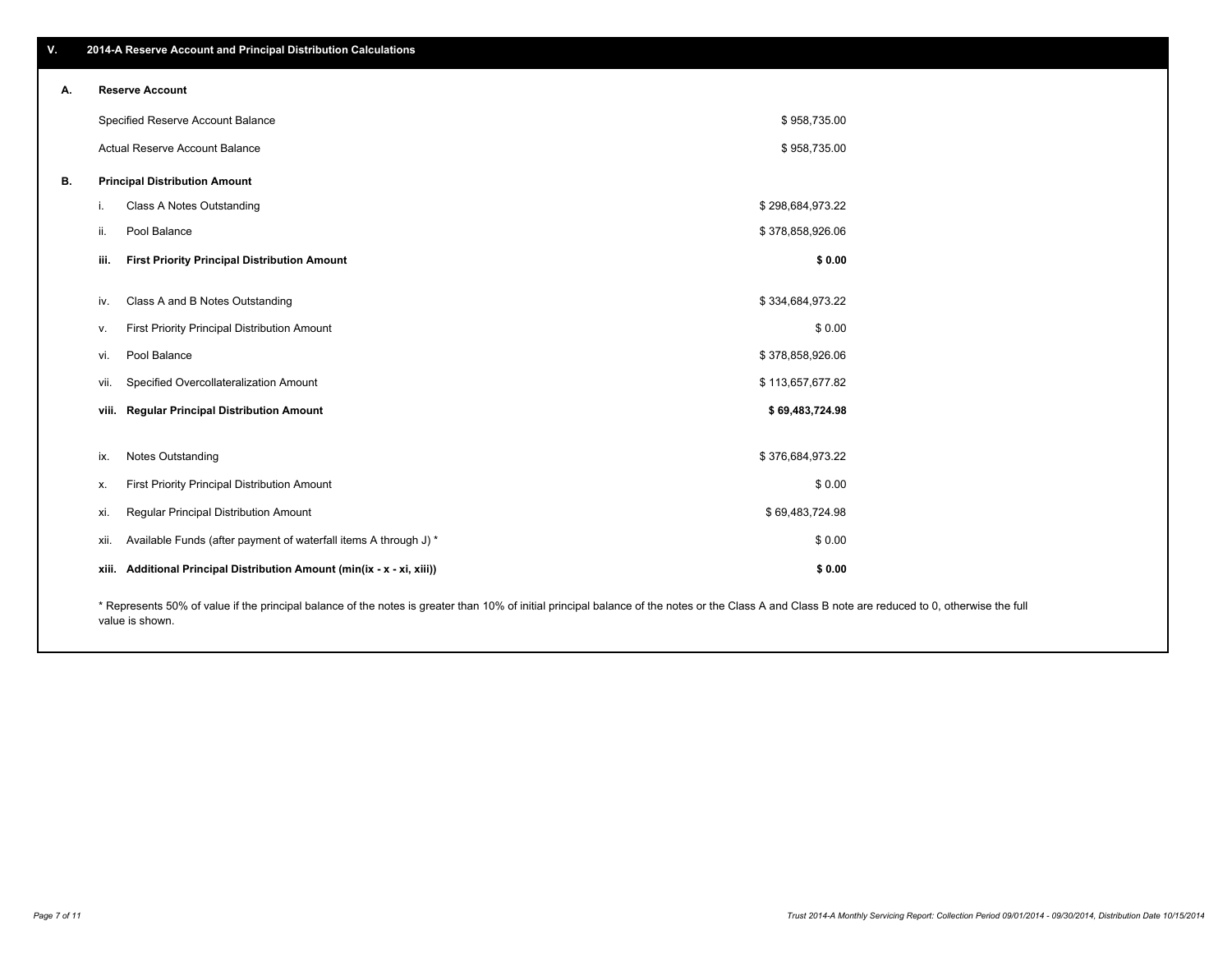|    |                                                                                        | Paid             | <b>Funds Balance</b> |
|----|----------------------------------------------------------------------------------------|------------------|----------------------|
|    | <b>Total Available Funds</b>                                                           |                  | \$2,310,958.27       |
| Α  | <b>Trustee Fees</b>                                                                    | \$0.00           | \$2,310,958.27       |
| В  | i. Master Servicing Fees                                                               | \$15,027.73      | \$2,295,930.54       |
|    | ii. Sub-Servicing Fees                                                                 | \$245,371.74     | \$2,050,558.80       |
| С  | i. Administration Fees                                                                 | \$6,667.00       | \$2,043,891.80       |
|    | ii. Unreimbursed Administrator Advances plus any Unpaid                                | \$0.00           | \$2,043,891.80       |
| D  | Class A Noteholders Interest Distribution Amount                                       | \$376,979.75     | \$1,666,912.05       |
| Ε  | <b>First Priority Principal Payment</b>                                                | \$0.00           | \$1,666,912.05       |
| F  | Class B Noteholders Interest Distribution Amount                                       | \$120,000.00     | \$1,546,912.05       |
| G  | Class C Noteholders Interest Distribution Amount                                       | \$157,500.00     | \$1,389,412.05       |
| H  | Reinstatement Reserve Account                                                          | \$0.00           | \$1,389,412.05       |
|    | Regular Principal Distribution                                                         | \$1,389,412.05   | \$0.00               |
| J  | i. Carryover Master Servicing Fees                                                     | \$0.00           | \$0.00               |
|    | ii. Carryover Sub-servicing Fees                                                       | \$0.00           | \$0.00               |
| Κ  | Additional Principal Distribution Amount                                               | \$0.00           | \$0.00               |
| L  | Unpaid Expenses of Trustee                                                             | \$0.00           | \$0.00               |
| М  | Unpaid Expenses of Administrator                                                       | \$0.00           | \$0.00               |
| N  | Remaining Funds to the Excess Distribution Certificateholder                           | \$0.00           | \$0.00               |
|    | <b>Waterfall Conditions</b>                                                            |                  |                      |
|    |                                                                                        |                  |                      |
| А. | <b>Class C Noteholders' Interest Distribution Condition</b>                            |                  |                      |
|    | Pool Balance<br>i.                                                                     | \$378,858,926.06 |                      |
|    | Class A and B Notes Outstanding<br>ii.                                                 | \$334,684,973.22 |                      |
|    | Class C Noteholders' Interest Distribution Ration (i / ii)<br>iii.                     | 113.20%          |                      |
|    | Minimum Ratio<br>iv.                                                                   | 110.00%          |                      |
|    | Is the Class C Noteholders' Interest Distribution Condition Satisfied (iii > iv)<br>v. | Y                |                      |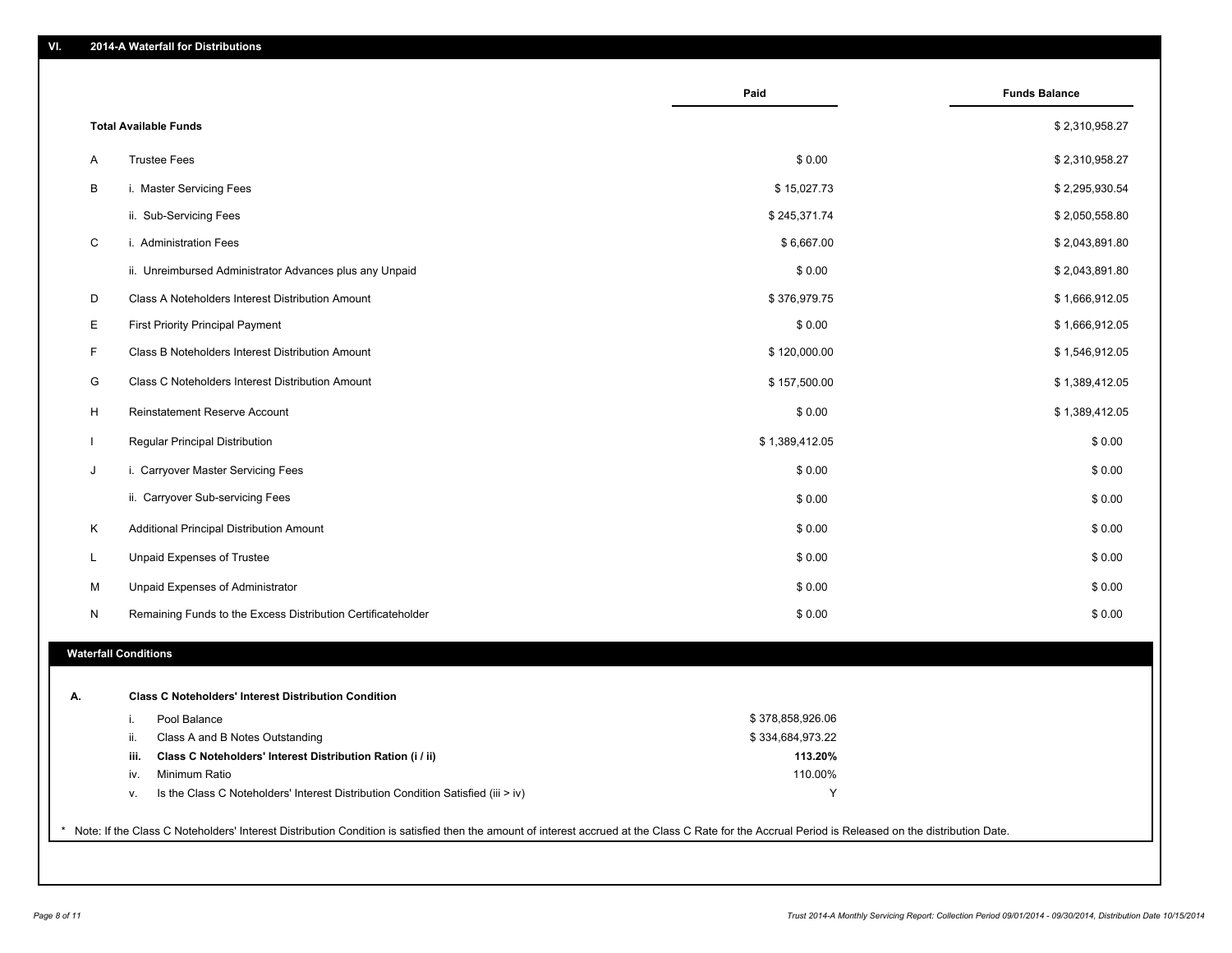| <b>Distribution Amounts</b>                                |                         |                         |                         |
|------------------------------------------------------------|-------------------------|-------------------------|-------------------------|
|                                                            | <b>A1</b>               | A <sub>2</sub> A        | A2B                     |
| Cusip/Isin                                                 | 784456AA3               | 784456AB1               | 784456AC9               |
| <b>Beginning Balance</b>                                   | \$112,684,973.22        | \$68,000,000.00         | \$68,000,000.00         |
| Index                                                      | <b>LIBOR</b>            | <b>FIXED</b>            | <b>LIBOR</b>            |
| Spread/Fixed Rate                                          | 0.50%                   | 3.05%                   | 1.15%                   |
| Record Date (Days Prior to Distribution)                   | 1 NEW YORK BUSINESS DAY | 1 NEW YORK BUSINESS DAY | 1 NEW YORK BUSINESS DAY |
| <b>Accrual Period Begin</b>                                | 9/15/2014               | 9/15/2014               | 9/15/2014               |
| <b>Accrual Period End</b>                                  | 10/15/2014              | 10/15/2014              | 10/15/2014              |
| Daycount Fraction                                          | 0.08333333              | 0.08333333              | 0.08333333              |
| Interest Rate*                                             | 0.65360%                | 3.05000%                | 1.30360%                |
| <b>Accrued Interest Factor</b>                             | 0.000544667             | 0.002541667             | 0.001086333             |
| <b>Current Interest Due</b>                                | \$61,375.75             | \$172,833.33            | \$73,870.67             |
| Interest Shortfall from Prior Period Plus Accrued Interest | $\mathsf{\$}$ -         | $\mathsf{\$}$ -         | $\frac{2}{3}$ -         |
| <b>Total Interest Due</b>                                  | \$61,375.75             | \$172,833.33            | \$73,870.67             |
| <b>Interest Paid</b>                                       | \$61,375.75             | \$172,833.33            | \$73,870.67             |
| <b>Interest Shortfall</b>                                  | $S -$                   | $\mathsf{\$}$ -         | $\mathsf{\$}$ -         |
| <b>Principal Paid</b>                                      | \$1,389,412.05          | $\mathsf{\$}$ -         | $\mathsf{\$}$ -         |
| <b>Ending Principal Balance</b>                            | \$111,295,561.17        | \$68,000,000.00         | \$68,000,000.00         |
| Paydown Factor                                             | 0.011774678             | 0.000000000             | 0.000000000             |
| <b>Ending Balance Factor</b>                               | 0.943182722             | 1.000000000             | 1.000000000             |

\* Pay rates for Current Distribution. For the interest rates applicable to the next distribution date, please see https://www.salliemae.com/about/investors/data/SMBabrate.txt.

**VII. 2014-A Distributions**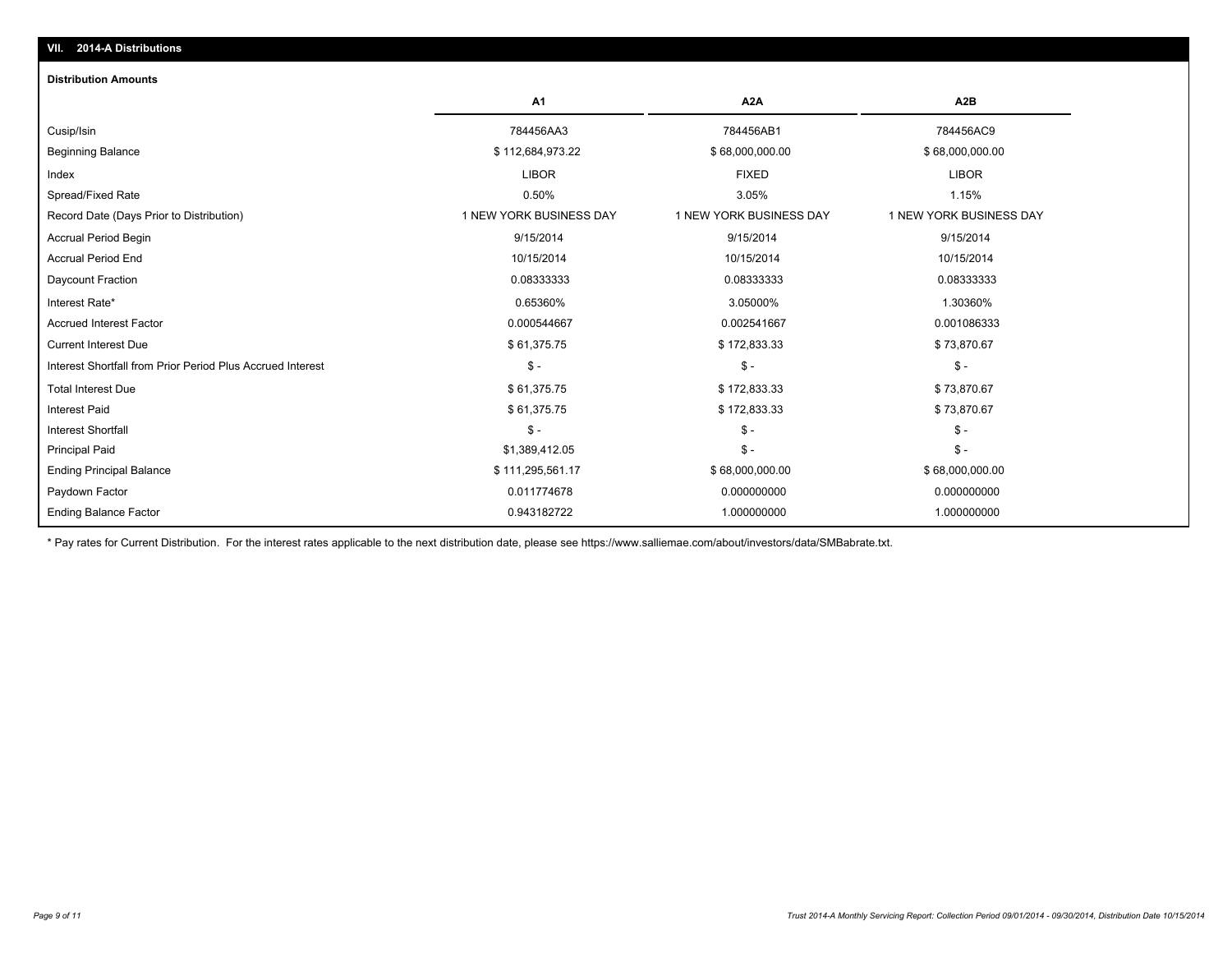| VII. 2014-A Distributions                                  |                         |                         |                         |  |  |  |
|------------------------------------------------------------|-------------------------|-------------------------|-------------------------|--|--|--|
| <b>Distribution Amounts</b>                                |                         |                         |                         |  |  |  |
|                                                            | A3                      | в                       | C                       |  |  |  |
| Cusip/Isin                                                 | 784456AD7               | 784456AE5               | 784456AF2               |  |  |  |
| <b>Beginning Balance</b>                                   | \$50,000,000.00         | \$36,000,000.00         | \$42,000,000.00         |  |  |  |
| Index                                                      | <b>LIBOR</b>            | <b>FIXED</b>            | <b>FIXED</b>            |  |  |  |
| Spread/Fixed Rate                                          | 1.50%                   | 4.00%                   | 4.50%                   |  |  |  |
| Record Date (Days Prior to Distribution)                   | 1 NEW YORK BUSINESS DAY | 1 NEW YORK BUSINESS DAY | 1 NEW YORK BUSINESS DAY |  |  |  |
| <b>Accrual Period Begin</b>                                | 9/15/2014               | 9/15/2014               | 9/15/2014               |  |  |  |
| <b>Accrual Period End</b>                                  | 10/15/2014              | 10/15/2014              | 10/15/2014              |  |  |  |
| Daycount Fraction                                          | 0.08333333              | 0.08333333              | 0.08333333              |  |  |  |
| Interest Rate*                                             | 1.65360%                | 4.00000%                | 4.50000%                |  |  |  |
| <b>Accrued Interest Factor</b>                             | 0.001378000             | 0.003333333             | 0.003750000             |  |  |  |
| <b>Current Interest Due</b>                                | \$68,900.00             | \$120,000.00            | \$157,500.00            |  |  |  |
| Interest Shortfall from Prior Period Plus Accrued Interest | $\mathsf{\$}$ -         | $S -$                   | $\frac{2}{3}$ -         |  |  |  |
| <b>Total Interest Due</b>                                  | \$68,900.00             | \$120,000.00            | \$157,500.00            |  |  |  |
| <b>Interest Paid</b>                                       | \$68,900.00             | \$120,000.00            | \$157,500.00            |  |  |  |
| <b>Interest Shortfall</b>                                  | $\mathsf{\$}$ -         | $\mathsf{\$}$ -         | $\mathsf{\$}$ -         |  |  |  |
| <b>Principal Paid</b>                                      | $\mathsf{\$}$ -         | $S -$                   | $S -$                   |  |  |  |
| <b>Ending Principal Balance</b>                            | \$50,000,000.00         | \$36,000,000.00         | \$42,000,000.00         |  |  |  |
| Paydown Factor                                             | 0.000000000             | 0.000000000             | 0.000000000             |  |  |  |
| <b>Ending Balance Factor</b>                               | 1.000000000             | 1.000000000             | 1.000000000             |  |  |  |

\* Pay rates for Current Distribution. For the interest rates applicable to the next distribution date, please see https://www.salliemae.com/about/investors/data/SMBabrate.txt.